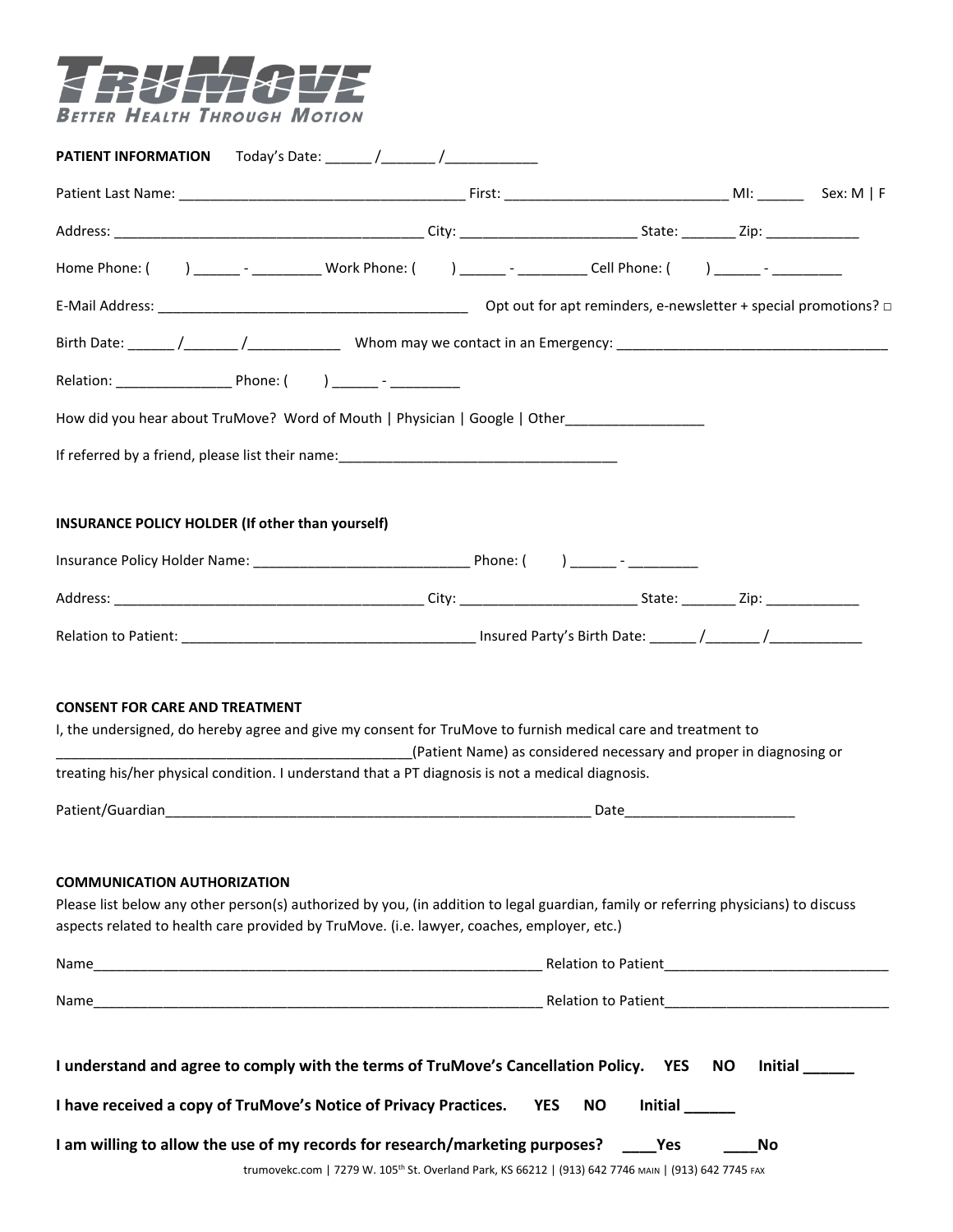

## **PATIENT MEDICAL HISTORY**

| Date of 1 <sup>st</sup> MD visit for this injury:                                      |                      |       |  |  |  |  |
|----------------------------------------------------------------------------------------|----------------------|-------|--|--|--|--|
| Was this an Auto Accident? $Y \mid N$                                                  | Work Accident? Y   N |       |  |  |  |  |
| Is an Attorney involved in this case: YES NO                                           |                      |       |  |  |  |  |
| Have you had surgery for this injury: YES NO Type of Surgery:                          |                      | Date: |  |  |  |  |
| Please list ALL prescription and non-prescription medication you are currently taking: |                      |       |  |  |  |  |
|                                                                                        |                      |       |  |  |  |  |

## Do you now have or have you ever had any of the following**:**

| $\Box$ Asthma, Bronchitis, or Emphysema   | $\Box$ Bowel and/or Bladder Dysfunction   |
|-------------------------------------------|-------------------------------------------|
| Shortness of Breath                       | $\Box$ Severe or Frequent Headaches       |
| $\Box$ Chest Pain / Angina                | Vision or Hearing Difficulties            |
| Coronary Heart Disease                    | $\Box$ Dizziness or Fainting              |
| $\Box$ Pacemaker                          | $\Box$ Numbness or Tingling               |
| High Blood Pressure                       | $\Box$ Weakness                           |
| Heart Attack or Heart Surgery             | □ Unexplained Weight or Energy Loss       |
| □ CVA (Stroke) / TIA (Mini Stroke)        | $\Box$ Hernia                             |
| Blood Clot / Emboli                       | Varicose Veins                            |
| $\Box$ Epilepsy / Seizures                | $\Box$ Allergies                          |
| □ Thyroid Dysfunction / Goiter            | $\Box$ Any Pins or Metal Implants         |
| $\Box$ Anemia                             | $\Box$ Joint replacement                  |
| $\Box$ Infectious Diseases                | $\Box$ Neck Injury / Surgery              |
| $\Box$ Diabetes                           | $\Box$ Shoulder Injury / Surgery          |
| $\Box$ Cancer / Chemotherapy / Radiation  | $\Box$ Elbow / Hand Injury / Surgery      |
| $\Box$ Arthritis / Swollen Joints         | $\Box$ Back Injury / Surgery              |
| $\Box$ Osteoporosis                       | $\Box$ Knee Injury / Surgery              |
| $\Box$ Gout                               | $\Box$ Leg / Ankle / Foot Injury/ Surgery |
| $\Box$ Sleep Disorders                    | $\Box$ Are you Pregnant?                  |
| $\Box$ Emotional / Psychological Problems | $\Box$ Do you Smoke?                      |
|                                           |                                           |

z ź.,

❏ Arthritis / Swollen Joints ❏ Back Injury / Surgery \*\* **Please circle the location of your pain \*\***

Please provide us with any other information that would assist us in your care: \_\_\_\_\_\_\_\_\_\_\_\_\_\_\_\_\_\_\_\_\_\_\_\_\_\_\_\_\_\_

By signing below, I hereby certify that to the best of my knowledge all the information I have furnished on this form is complete, true and accurate.

\_\_\_\_\_\_\_\_\_\_\_\_\_\_\_\_\_\_\_\_\_\_\_\_\_\_\_\_\_\_\_\_\_\_\_\_\_\_\_\_\_\_\_\_\_\_\_\_\_\_\_\_\_\_\_\_\_\_\_\_\_\_\_\_\_\_\_\_\_\_\_\_\_\_\_\_\_\_\_\_\_\_\_\_\_\_\_\_\_\_\_\_\_\_\_\_\_\_

\_\_\_\_\_\_\_\_\_\_\_\_\_\_\_\_\_\_\_\_\_\_\_\_\_\_\_\_\_\_\_\_\_\_\_\_\_\_\_\_\_\_\_\_\_\_\_\_\_\_\_\_\_\_\_\_\_\_\_\_\_\_\_\_\_\_\_\_\_\_\_\_\_\_\_\_\_\_\_\_\_\_\_\_\_\_\_\_\_\_\_\_\_\_\_\_\_\_

Patient/Guardian\_\_\_\_\_\_\_\_\_\_\_\_\_\_\_\_\_\_\_\_\_\_\_\_\_\_\_\_\_\_\_\_\_\_\_\_\_\_\_\_\_\_\_\_\_\_\_\_\_\_\_\_\_\_\_ Date\_\_\_\_\_\_\_\_\_\_\_\_\_\_\_\_\_\_\_\_\_\_